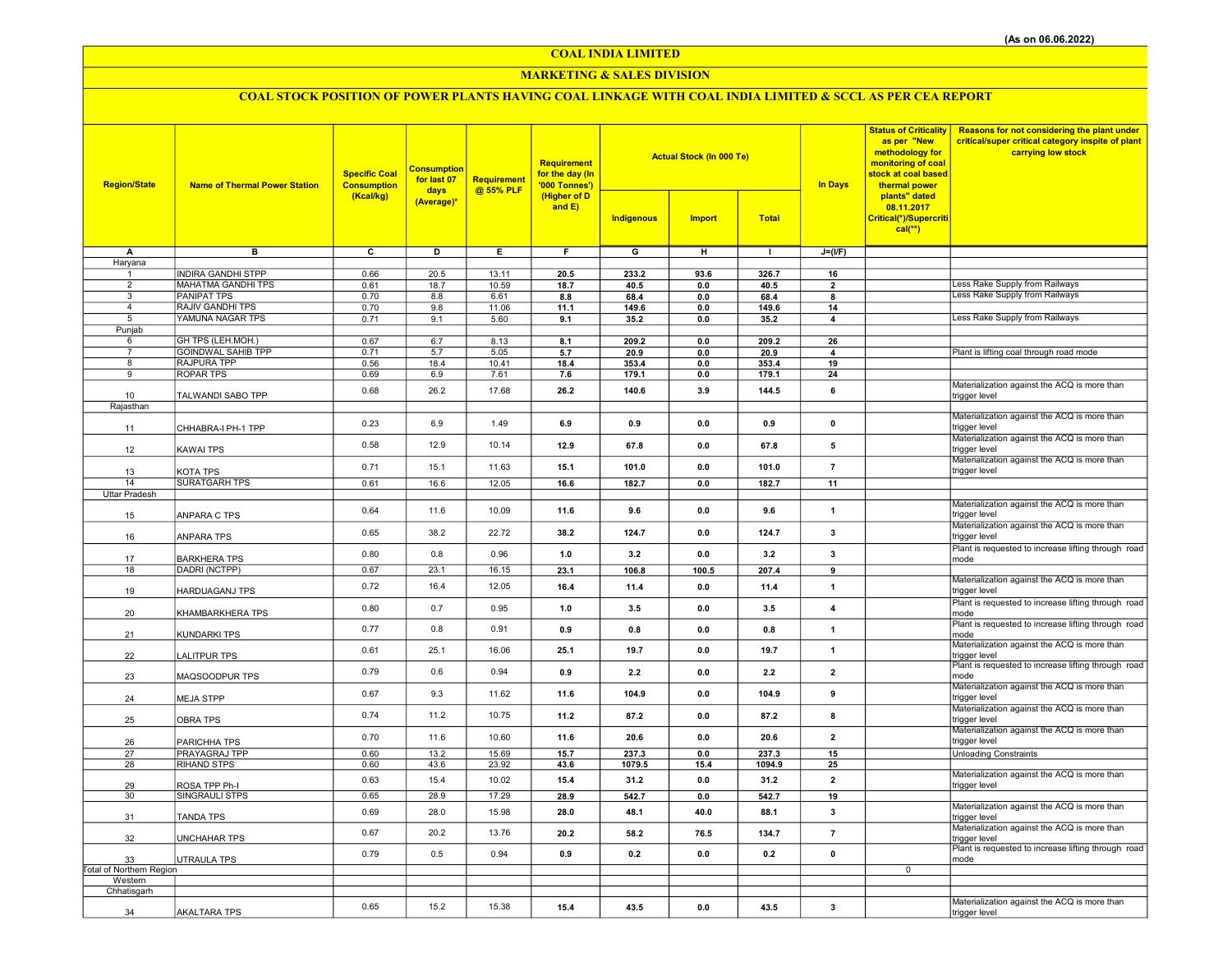### COAL INDIA LIMITED

### MARKETING & SALES DIVISION

## COAL STOCK POSITION OF POWER PLANTS HAVING COAL LINKAGE WITH COAL INDIA LIMITED & SCCL AS PER CEA REPORT

| <b>Region/State</b> | <b>Name of Thermal Power Station</b>       | <b>Specific Coal</b><br><b>Consumption</b><br>(Kcal/kg) | <b>Consumption</b><br>for last 07<br>days<br>(Average)* | Requirement<br>@ 55% PLF | Requirement<br>for the day (In<br>'000 Tonnes')<br>(Higher of D<br>and $E$ ) |                | <b>Actual Stock (In 000 Te)</b> |               | <b>Status of Criticality</b><br>as per "New<br>methodology for<br>monitoring of coal<br>stock at coal based<br><b>In Days</b><br>thermal power | Reasons for not considering the plant under<br>critical/super critical category inspite of plant<br>carrying low stock |                                                                                                               |
|---------------------|--------------------------------------------|---------------------------------------------------------|---------------------------------------------------------|--------------------------|------------------------------------------------------------------------------|----------------|---------------------------------|---------------|------------------------------------------------------------------------------------------------------------------------------------------------|------------------------------------------------------------------------------------------------------------------------|---------------------------------------------------------------------------------------------------------------|
|                     |                                            |                                                         |                                                         |                          |                                                                              | Indigenous     | <b>Import</b>                   | <b>Total</b>  |                                                                                                                                                | plants" dated<br>08.11.2017<br>Critical(*)/Supercriti<br>$cal(**)$                                                     |                                                                                                               |
| А                   | в                                          | $\overline{c}$                                          | D                                                       | E                        | F                                                                            | $\overline{G}$ | $\overline{H}$                  | $\mathbf{I}$  | $J=(I/F)$                                                                                                                                      |                                                                                                                        |                                                                                                               |
| 35                  | <b>BALCO TPS</b>                           | 0.74                                                    | 4.3                                                     | 5.83                     | 5.8                                                                          | 19.0           | 3.1                             | 22.1          | $\overline{4}$                                                                                                                                 |                                                                                                                        | Plant under maintenance                                                                                       |
| 36                  | <b>BANDAKHAR TPP</b>                       | 0.70                                                    | 4.8                                                     | 2.78                     | 4.8                                                                          | 29.1           | 0.0                             | 29.1          | 6                                                                                                                                              |                                                                                                                        | Materialization against the ACQ is more than<br>trigger level<br>Materialization against the ACQ is more than |
| 37                  | <b>BARADARHA TPS</b>                       | 0.75                                                    | 20.2                                                    | 11.88                    | 20.2                                                                         | 95.9           | 0.0                             | 95.9          | 5                                                                                                                                              |                                                                                                                        | trigger level                                                                                                 |
| 38                  | <b>BHILAI TPS</b>                          | 0.76                                                    | 7.8                                                     | 4.99                     | 7.8                                                                          | 131.6          | 5.1                             | 136.8         | 18                                                                                                                                             |                                                                                                                        | Materialization against the ACQ is more than                                                                  |
| 39<br>40            | <b>BINJKOTE TPP</b><br><b>DSPM TPS</b>     | 0.75<br>0.72                                            | 0.0<br>7.6                                              | 5.91<br>4.74             | 5.9<br>7.6                                                                   | 25.1<br>78.2   | 0.0<br>0.0                      | 25.1<br>78.2  | $\overline{\mathbf{4}}$<br>10                                                                                                                  |                                                                                                                        | trigger level                                                                                                 |
| 41                  | <b>KORBA STPS</b>                          | 0.66                                                    | 27.3                                                    | 22.82                    | 27.3                                                                         | 573.0          | 0.0                             | 573.0         | 21                                                                                                                                             |                                                                                                                        |                                                                                                               |
| 42                  | <b>KORBA-WEST TPS</b>                      | 0.77                                                    | 17.9                                                    | 13.55                    | 17.9                                                                         | 255.3          | 0.0                             | 255.3         | 14                                                                                                                                             |                                                                                                                        |                                                                                                               |
| 43                  | <b>LARA TPP</b>                            | 0.70                                                    | 27.1                                                    | 14.77                    | 27.1                                                                         | 161.7          | 8.0                             | 169.7         | 6                                                                                                                                              |                                                                                                                        |                                                                                                               |
| 44                  | NAWAPARA TPP                               | 0.79                                                    | 4.8                                                     | 6.28                     | 6.3                                                                          | 47.9           | 0.0                             | 47.9          | 8                                                                                                                                              |                                                                                                                        | Materialization against the ACQ is more than<br>trigger level                                                 |
| 45                  | PATHADI TPP                                | 0.69                                                    | 6.9                                                     | 5.43                     | 6.9                                                                          | 48.1           | 0.0                             | 48.1          | $\overline{7}$                                                                                                                                 |                                                                                                                        |                                                                                                               |
| 46                  | <b>SIPAT STPS</b>                          | 0.67                                                    | 35.0                                                    | 26.38                    | 35.0                                                                         | 351.9          | 15.0                            | 366.9         | 10                                                                                                                                             |                                                                                                                        |                                                                                                               |
| 47                  | <b>TAMNAR TPP</b>                          | 0.82                                                    | 29.4                                                    | 25.98                    | 29.4                                                                         | 61.5           | 0.0                             | 61.5          | $\overline{2}$                                                                                                                                 |                                                                                                                        | Materialization against the ACQ is more than<br>trigger level                                                 |
|                     |                                            | 0.77                                                    | 16.2                                                    | 14.56                    | 16.2                                                                         | 44.0           | 0.0                             | 44.0          | 3                                                                                                                                              |                                                                                                                        | Materialization against the ACQ is more than                                                                  |
| 48                  | UCHPINDA TPP                               |                                                         |                                                         |                          |                                                                              |                |                                 |               |                                                                                                                                                |                                                                                                                        | trigger level                                                                                                 |
| Gujarat             |                                            |                                                         |                                                         |                          |                                                                              |                |                                 |               |                                                                                                                                                |                                                                                                                        | Materialization against the ACQ is more than                                                                  |
| 49                  | <b>GANDHI NAGAR TPS</b>                    | 0.67                                                    | 7.5                                                     | 5.55                     | 7.5                                                                          | 15.6           | 3.5                             | 19.0          | 3                                                                                                                                              |                                                                                                                        | trigger level<br>Materialization against the ACQ is more than                                                 |
| 50                  | SABARMATI (D-F STATIONS)                   | 0.57                                                    | 4.5                                                     | 2.70                     | 4.5                                                                          | 13.5           | 74.7                            | 88.2          | $\overline{7}$                                                                                                                                 |                                                                                                                        | trigger level<br>Materialization against the ACQ is more than                                                 |
| 51                  | <b>UKAI TPS</b>                            | 0.68                                                    | 12.3                                                    | 10.01                    | 12.3                                                                         | 45.4           | 0.0                             | 45.4          | $\overline{\mathbf{4}}$                                                                                                                        |                                                                                                                        | rigger level                                                                                                  |
| 52                  | <b>WANAKBORI TPS</b>                       | 0.68                                                    | 25.9                                                    | 20.45                    | 25.9                                                                         | 162.7          | 0.0                             | 162.7         | 6                                                                                                                                              |                                                                                                                        | Materialization against the ACQ is more than<br>trigger level                                                 |
| Madhya Pradesh      |                                            |                                                         |                                                         |                          |                                                                              |                |                                 |               |                                                                                                                                                |                                                                                                                        |                                                                                                               |
| 53                  | AMARKANTAK EXT TPS                         | 0.65                                                    | 2.8                                                     | 1.81                     | 2.8                                                                          | 32.1           | 0.0                             | 32.1          | 11                                                                                                                                             |                                                                                                                        |                                                                                                               |
| 54<br>55            | ANUPPUR TPP<br><b>BINA TPS</b>             | 0.70<br>0.72                                            | 16.6<br>7.5                                             | 11.14<br>4.77            | 16.6<br>7.5                                                                  | 116.0<br>31.4  | 9.5<br>0.0                      | 125.5<br>31.4 | 8<br>$\overline{4}$                                                                                                                            |                                                                                                                        | Materialization against the ACQ is more than<br>trigger level                                                 |
| 56                  | <b>GADARWARA TPP</b>                       | 0.64                                                    | 22.6                                                    | 13.61                    | 22.6                                                                         | 66.8           | 30.6                            | 97.4          | $\overline{\mathbf{4}}$                                                                                                                        |                                                                                                                        | Materialization against the ACQ is more than<br>trigger level                                                 |
| 57                  | <b>KHARGONE STPP</b>                       | 0.61                                                    | 16.6                                                    | 10.56                    | 16.6                                                                         | 95.7           | 27.7                            | 123.4         | $\overline{7}$                                                                                                                                 |                                                                                                                        |                                                                                                               |
| 58                  | SANJAY GANDHI TPS                          | 0.77                                                    | 15.5                                                    | 13.63                    | 15.5                                                                         | 60.7           | 0.0                             | 60.7          | $\overline{\mathbf{4}}$                                                                                                                        |                                                                                                                        | Non payment of dues                                                                                           |
| 59                  | <b>SATPURA TPS</b>                         | 0.65                                                    | 7.4                                                     | 11.47                    | 11.5                                                                         | 155.4          | 0.0                             | 155.4         | 14                                                                                                                                             |                                                                                                                        |                                                                                                               |
| 60                  | <b>SEIONI TPP</b>                          | 0.62                                                    | 6.5                                                     | 4.91                     | 6.5                                                                          | 56.4           | 0.0                             | 56.4          | 9                                                                                                                                              |                                                                                                                        | Materialization against the ACQ is more than<br>trigger level                                                 |
| 61                  | SHREE SINGAJI TPP                          | 0.73                                                    | 25.2                                                    | 24.31                    | 25.2                                                                         | 262.3          | 0.0                             | 262.3         | 10                                                                                                                                             |                                                                                                                        | Non Payment of Dues                                                                                           |
| 62                  | <b>VINDHYACHAL STPS</b>                    | 0.67                                                    | 64.8                                                    | 42.33                    | 64.8                                                                         | 1538.6         | 8.0                             | 1546.6        | 24                                                                                                                                             |                                                                                                                        |                                                                                                               |
| Maharashtra         |                                            | 0.65                                                    | 14.9                                                    | 11.60                    | 14.9                                                                         | 58.9           | 0.0                             | 58.9          | $\overline{4}$                                                                                                                                 |                                                                                                                        | Materialization against the ACQ is more than<br>trigger level                                                 |
| 63<br>64            | <b>AMRAVATI TPS</b><br><b>BHUSAWAL TPS</b> | 0.77                                                    | 16.6                                                    | 12.31                    | 16.6                                                                         | 51.9           | 4.2                             | 56.2          | $\overline{\mathbf{3}}$                                                                                                                        |                                                                                                                        | Non payment of dues                                                                                           |
| 65                  | <b>BUTIBORI TPP</b>                        | 0.67                                                    | 0.0                                                     | 5.31                     | 5.3                                                                          | 59.7           | 0.0                             | 59.7          | 11                                                                                                                                             |                                                                                                                        |                                                                                                               |
| 66                  | CHANDRAPUR(MAHARASHTRA) STPS               | 0.79                                                    | 40.6                                                    | 30.35                    | 40.6                                                                         | 245.7          | 0.0                             | 245.7         | 6                                                                                                                                              |                                                                                                                        | Non payment of dues                                                                                           |
| 67                  | <b>DAHANU TPS</b>                          | 0.60                                                    | 6.4                                                     | 3.96                     | 6.4                                                                          | 9.3            | 4.4                             | 13.6          | $\overline{2}$                                                                                                                                 |                                                                                                                        | Materialization against the ACQ is more than<br>trigger level                                                 |
| 68                  | DHARIWAL TPP                               | 0.68                                                    | 9.0                                                     | 5.40                     | 9.0                                                                          | 46.8           | 0.0                             | 46.8          | 5                                                                                                                                              |                                                                                                                        | Materialization against the ACQ is more than<br>trigger level                                                 |
| 69                  | <b>GMR WARORA TPS</b>                      | 0.67                                                    | 9.2                                                     | 5.28                     | 9.2                                                                          | 91.5           | 0.0                             | 91.5          | 10                                                                                                                                             |                                                                                                                        |                                                                                                               |
| 70                  | KHAPARKHEDA TPS                            | 0.87                                                    | 20.5                                                    | 15.37                    | 20.5                                                                         | 83.4           | 0.0                             | 83.4          | $\overline{4}$                                                                                                                                 |                                                                                                                        | Materialization against the ACQ is more than<br>trigger level                                                 |
| 71                  | <b>KORADI TPS</b>                          | 0.73                                                    | 31.8                                                    | 20.96                    | 31.8                                                                         | 116.8          | 0.0                             | 116.8         | $\overline{4}$                                                                                                                                 |                                                                                                                        | Non payment of dues                                                                                           |
| 72                  | <b>MAUDA TPS</b>                           | 0.71                                                    | 31.4                                                    | 21.75                    | 31.4                                                                         | 100.0          | 39.3                            | 139.3         | $\overline{4}$                                                                                                                                 |                                                                                                                        | Materialization against the ACQ is more than<br>trigger level                                                 |
| 73                  | <b>NASIK TPS</b>                           | 0.83                                                    | 7.4                                                     | 6.93                     | 7.4                                                                          | 45.0           | 17.1                            | 62.1          | $\overline{\mathbf{8}}$                                                                                                                        |                                                                                                                        | Non payment of dues                                                                                           |
| 74                  | <b>PARAS TPS</b>                           | 0.76                                                    | 7.2                                                     | 5.01                     | 7.2                                                                          | 85.9           | 0.0                             | 85.9          | 12                                                                                                                                             |                                                                                                                        |                                                                                                               |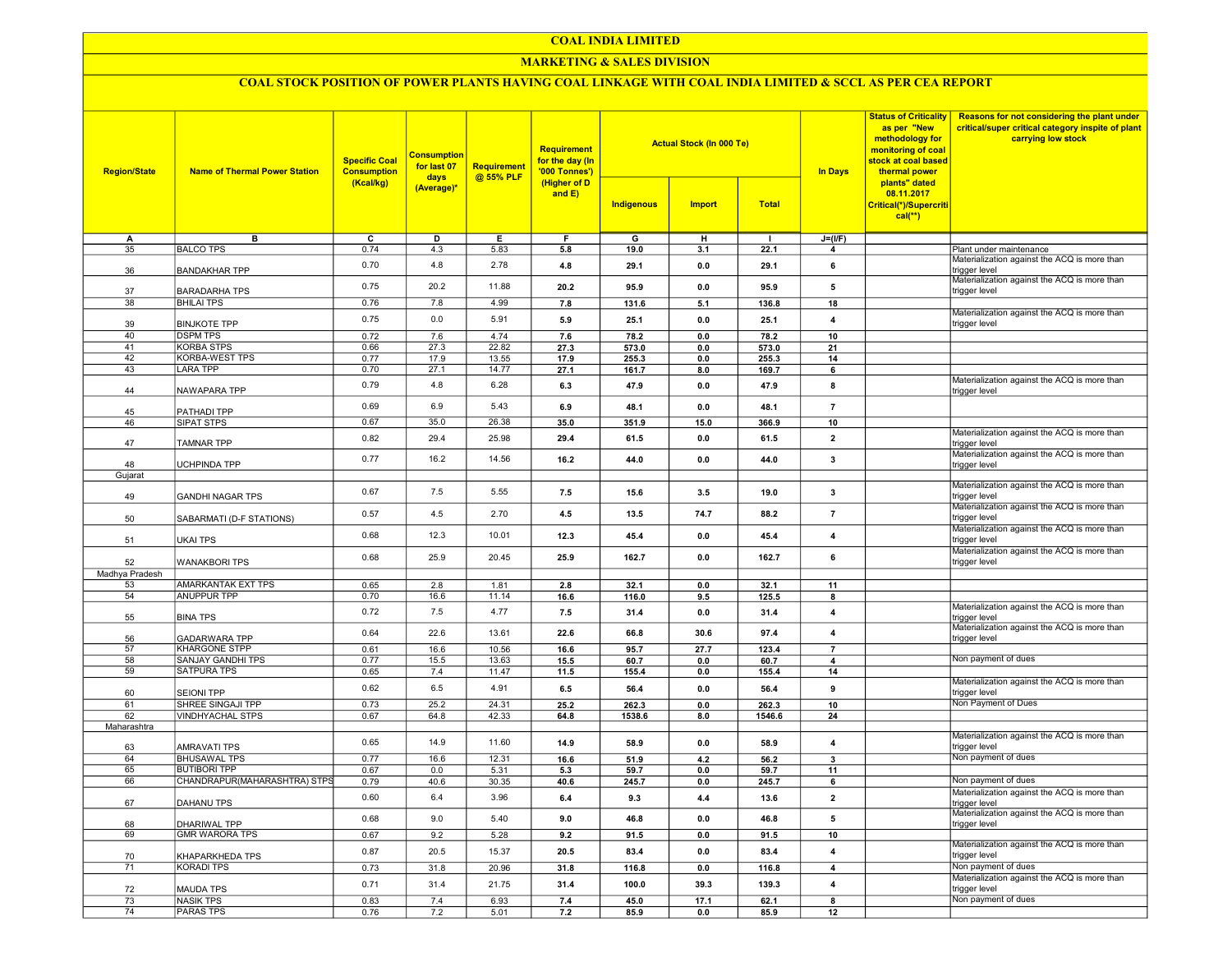## COAL INDIA LIMITED

## **MARKETING & SALES DIVISION**

# COAL STOCK POSITION OF POWER PLANTS HAVING COAL LINKAGE WITH COAL INDIA LIMITED & SCCL AS PER CEA REPORT

|                                 | <b>Name of Thermal Power Station</b>            | <b>Specific Coal</b><br><b>Consumption</b> | <b>Consumption</b><br>for last 07<br>days<br>(Average)* | <b>Requirement</b><br>@ 55% PLF | <b>Requirement</b><br>for the day (In<br>'000 Tonnes')<br>(Higher of D<br>and $E$ ) |                |                                 |                |                                | <b>Status of Criticality</b>                                                                                                                                        | <b>Reasons for not considering the plant under</b>                      |
|---------------------------------|-------------------------------------------------|--------------------------------------------|---------------------------------------------------------|---------------------------------|-------------------------------------------------------------------------------------|----------------|---------------------------------|----------------|--------------------------------|---------------------------------------------------------------------------------------------------------------------------------------------------------------------|-------------------------------------------------------------------------|
| <b>Region/State</b>             |                                                 |                                            |                                                         |                                 |                                                                                     |                | <b>Actual Stock (In 000 Te)</b> |                | <b>In Days</b>                 | as per "New<br>methodology for<br>monitoring of coal<br>stock at coal based<br>thermal power<br>plants" dated<br>08.11.2017<br>Critical(*)/Supercriti<br>$cal$ (**) | critical/super critical category inspite of plant<br>carrying low stock |
|                                 |                                                 | (Kcal/kg)                                  |                                                         |                                 |                                                                                     | Indigenous     | <b>Import</b>                   | <b>Total</b>   |                                |                                                                                                                                                                     |                                                                         |
| А                               | в                                               | c                                          | D                                                       | Е.                              | F.                                                                                  | G              | н                               | п.             | $J=(I/F)$                      |                                                                                                                                                                     |                                                                         |
| 75                              | <b>PARLITPS</b>                                 | 0.67                                       | 9.1                                                     | 6.60                            | 9.1                                                                                 | 115.3          | 0.0                             | 115.3          | 13                             |                                                                                                                                                                     |                                                                         |
| 76                              | <b>SOLAPUR STPS</b>                             | 0.62                                       | 9.5                                                     | 10.88                           | 10.9                                                                                | 138.0          | 33.3                            | 171.3          | 16                             |                                                                                                                                                                     |                                                                         |
| 77                              | <b>TIRORA TPS</b>                               | 0.66                                       | 45.0                                                    | 28.54                           | 45.0                                                                                | 189.1          | $0.0\,$                         | 189.1          | $\overline{\mathbf{4}}$        |                                                                                                                                                                     | Materialization against the ACQ is more than<br>trigger level           |
| 78                              | WARDHA WARORA TPP                               | 0.65                                       | 5.6                                                     | 4.60                            | 5.6                                                                                 | 144.3          | 0.0                             | 144.3          | 26                             |                                                                                                                                                                     |                                                                         |
| <b>Total of Western Region</b>  |                                                 |                                            |                                                         |                                 |                                                                                     |                |                                 |                |                                | 0                                                                                                                                                                   |                                                                         |
| Southern                        |                                                 |                                            |                                                         |                                 |                                                                                     |                |                                 |                |                                |                                                                                                                                                                     |                                                                         |
| Andhra Pradesh                  |                                                 |                                            |                                                         |                                 |                                                                                     |                |                                 |                |                                |                                                                                                                                                                     |                                                                         |
| 79                              | DAMODARAM SANJEEVAIAH TPS                       | 0.64                                       | 1.7                                                     | 13.52                           | 13.5                                                                                | 258.0          | 0.0                             | 258.0          | 19                             |                                                                                                                                                                     |                                                                         |
| 80                              | Dr. N.TATA RAO TPS                              | 0.80                                       | 25.6                                                    | 18.48                           | 25.6                                                                                | 145.8          | 0.0                             | 145.8          | 6                              |                                                                                                                                                                     | Materialization against the ACQ is more than<br>trigger level           |
| 81                              | PAINAMPURAM TPP                                 | 0.61                                       | 11.3                                                    | 10.55                           | 11.3                                                                                | 18.4           | 143.5                           | 161.8          | 14                             |                                                                                                                                                                     | Materialization against the ACQ is more than<br>trigger level           |
| 82                              | RAYALASEEMA TPS                                 | 0.75                                       | 23.3                                                    | 16.34                           | 23.3                                                                                | 21.8           | 0.0                             | 21.8           | $\overline{1}$                 |                                                                                                                                                                     | Materialization against the ACQ is more than<br>trigger level           |
| 83                              | <b>SIMHADRI</b>                                 | 0.77                                       | 23.8                                                    | 20.40                           | 23.8                                                                                | 348.9          | 191.8                           | 540.7          | 23                             |                                                                                                                                                                     |                                                                         |
|                                 |                                                 | 0.55                                       | 14.8                                                    | 9.56                            | 14.8                                                                                | 0.6            | 246.1                           | 246.7          | 17                             |                                                                                                                                                                     | Materialization against the ACQ is more than                            |
| 84<br>85                        | <b>SGPL TPP</b><br><b>VIZAG TPP</b>             | 0.75                                       | 7.0                                                     | 10.23                           | 10.2                                                                                | 69.4           | 0.0                             | 69.4           | $\overline{7}$                 |                                                                                                                                                                     | trigger level<br>Less Supply of rakes from Railways                     |
| Karnataka                       |                                                 |                                            |                                                         |                                 |                                                                                     |                |                                 |                |                                |                                                                                                                                                                     |                                                                         |
| 86                              | <b>BELLARY TPS</b>                              | 0.66                                       | 21.0                                                    | 14.82                           | 21.0                                                                                | 140.0          | 0.0                             | 140.0          | $\overline{7}$                 |                                                                                                                                                                     | Materialization against the ACQ is more than<br>trigger level           |
| 87                              | <b>KUDGI STPP</b>                               | 0.59                                       | 18.6                                                    | 18.81                           | 18.8                                                                                | 206.6          | 10.6                            | 217.2          | 12                             |                                                                                                                                                                     |                                                                         |
|                                 |                                                 | 0.71                                       | 24.0                                                    | 16.05                           | 24.0                                                                                | 10.2           | 0.0                             | 10.2           | $\pmb{0}$                      |                                                                                                                                                                     | Materialization against the ACQ is more than                            |
| 88                              | <b>RAICHUR TPS</b>                              |                                            |                                                         |                                 |                                                                                     |                |                                 |                |                                |                                                                                                                                                                     | trigger level                                                           |
| 89                              | <b>YERMARUS TPP</b>                             | 0.61                                       | 15.7                                                    | 12.91                           | 15.7                                                                                | 123.7          | 0.0                             | 123.7          | $\overline{\mathbf{8}}$        |                                                                                                                                                                     |                                                                         |
| Tamil Nadu<br>90                |                                                 |                                            |                                                         |                                 |                                                                                     |                |                                 |                |                                |                                                                                                                                                                     |                                                                         |
|                                 | <b>METTUR TPS</b>                               | 0.81                                       | 14.0                                                    | 8.97                            | 14.0                                                                                | 117.0          | 0.0                             | 117.0          | 8                              |                                                                                                                                                                     | Materialization against the ACQ is more than                            |
| 91                              | <b>METTUR TPS - II</b>                          | 0.78                                       | 7.5                                                     | 6.20                            | 7.5                                                                                 | 54.3           | 0.0                             | 54.3           | $\overline{7}$                 |                                                                                                                                                                     | trigger level<br>Materialization against the ACQ is more than           |
| 92                              | NORTH CHENNAI TPS                               | 0.96                                       | 20.7                                                    | 23.11                           | 23.1                                                                                | 147.8          | 21.1                            | 168.9          | $\overline{7}$                 |                                                                                                                                                                     | trigger level<br>Materialization against the ACQ is more than           |
| 93                              | <b>TUTICORIN TPS</b>                            | 0.93                                       | 13.4                                                    | 12.84                           | 13.4                                                                                | 66.4           | 0.0                             | 66.4           | 5                              |                                                                                                                                                                     | trigger level                                                           |
| 94                              | <b>VALLUR TPP</b>                               | 0.75                                       | 24.7                                                    | 14.94                           | 24.7                                                                                | 121.6          | 56.0                            | 177.6          | $\overline{7}$                 |                                                                                                                                                                     |                                                                         |
| Telangana<br>95                 | <b>BHADRADRI TPP</b>                            | 0.70                                       | 10.2                                                    | 9.95                            | 10.2                                                                                | 144.3          | 0.0                             | 144.3          | 14                             |                                                                                                                                                                     |                                                                         |
| 96                              | <b>KAKATIYA TPS</b>                             | 0.58                                       | 7.4                                                     | 8.38                            | 8.4                                                                                 | 225.1          | 0.0                             | 225.1          | 27                             |                                                                                                                                                                     |                                                                         |
| 97                              | KOTHAGUDEM TPS (NEW)                            | 0.66                                       | 15.4                                                    | 8.72                            | 15.4                                                                                | 76.6           | 0.0                             | 76.6           | 5                              |                                                                                                                                                                     |                                                                         |
| 98                              | KOTHAGUDEM TPS (STAGE-7)                        | 0.50                                       | 9.3                                                     | 5.24                            | 9.3                                                                                 | 64.1           | 0.0                             | 64.1           | $\overline{7}$                 |                                                                                                                                                                     |                                                                         |
| 99                              | RAMAGUNDEM STPS                                 | 0.62                                       | 38.1                                                    | 21.26                           | 38.1                                                                                | 94.6           | 34.1                            | 128.7          | $\mathbf{3}$                   |                                                                                                                                                                     |                                                                         |
| 100<br>101                      | RAMAGUNDEM-B TPS<br><b>SINGARENI TPP</b>        | 0.76<br>0.58                               | 0.9<br>15.2                                             | 0.63<br>9.16                    | 0.9<br>15.2                                                                         | 10.7<br>97.1   | 0.0                             | 10.7<br>97.1   | 13                             |                                                                                                                                                                     |                                                                         |
| <b>Total of Southern Region</b> |                                                 |                                            |                                                         |                                 |                                                                                     |                | 0.0                             |                | 6                              | 0                                                                                                                                                                   |                                                                         |
| Eastern                         |                                                 |                                            |                                                         |                                 |                                                                                     |                |                                 |                |                                |                                                                                                                                                                     |                                                                         |
| Bihar                           |                                                 |                                            |                                                         |                                 |                                                                                     |                |                                 |                |                                |                                                                                                                                                                     |                                                                         |
| 102                             | <b>BARAUNI TPS</b>                              | 0.63                                       | 6.8                                                     | 5.93                            | 6.8                                                                                 | 68.0           | 0.0                             | 68.0           | 10                             |                                                                                                                                                                     |                                                                         |
| 103                             | <b>BARHI</b>                                    | 0.56<br>0.66                               | 9.0<br>18.1                                             | 4.87<br>11.43                   | 9.0                                                                                 | 78.6           | 0.0                             | 78.6           | 9                              |                                                                                                                                                                     |                                                                         |
| 104<br>105                      | <b>BARH II</b><br>KAHALGAON TPS                 | 0.75                                       | 33.5                                                    | 23.08                           | 18.1<br>33.5                                                                        | 157.3<br>299.8 | 0.0<br>0.1                      | 157.3<br>299.9 | 9<br>9                         |                                                                                                                                                                     |                                                                         |
|                                 |                                                 |                                            |                                                         |                                 |                                                                                     |                |                                 |                |                                |                                                                                                                                                                     | Materialization against the ACQ is more than                            |
| 106<br>107                      | <b>MUZAFFARPUR TPS</b><br><b>NABINAGAR STPP</b> | 0.73                                       | 6.2<br>27.2                                             | 3.73                            | 6.2                                                                                 | 27.2           | 0.0                             | 27.2           | $\overline{4}$<br>$\mathbf{3}$ |                                                                                                                                                                     | trigger level                                                           |
|                                 |                                                 | 0.61                                       |                                                         | 15.90                           | 27.2                                                                                | 68.8           | 23.0                            | 91.8           |                                |                                                                                                                                                                     | Materialization against the ACQ is more than                            |
| 108                             | NABINAGAR TPP                                   | 0.69                                       | 15.8                                                    | 9.16                            | 15.8                                                                                | 72.1           | 0.0                             | 72.1           | 5                              |                                                                                                                                                                     | trigger level                                                           |
| Jharkhand<br>109                | BOKARO TPS 'A' EXP                              | 0.58                                       | 6.3                                                     | 3.81                            | 6.3                                                                                 | 101.3          | 0.0                             | 101.3          | 16                             |                                                                                                                                                                     |                                                                         |
| 110                             | CHANDRAPURA(DVC) TPS                            | 0.62                                       | 3.7                                                     | 4.07                            | 4.1                                                                                 | 151.1          | 43.3                            | 194.5          | 48                             |                                                                                                                                                                     |                                                                         |
| 111                             | <b>JOJOBERA TPS</b>                             | 0.67                                       | 4.0                                                     | 2.13                            | 4.0                                                                                 | 65.5           | 0.0                             | 65.5           | 16                             |                                                                                                                                                                     |                                                                         |
| 112                             | KODARMA TPP                                     | 0.62                                       | 13.9                                                    | 8.19                            | 13.9                                                                                | 64.3           | 33.5                            | 97.9           | $\overline{7}$                 |                                                                                                                                                                     |                                                                         |
| 113                             | MAHADEV PRASAD STPP                             | 0.68                                       | 7.8                                                     | 4.85                            | 7.8                                                                                 | 49.4           | 0.0                             | 49.4           | 6                              |                                                                                                                                                                     | Materialization against the ACQ is more than<br>trigger level           |
| 114                             | <b>MAITHON RB TPP</b>                           | 0.61                                       | 13.5                                                    | 8.47                            | 13.5                                                                                | 260.7          | 0.0                             | 260.7          | 19                             |                                                                                                                                                                     |                                                                         |